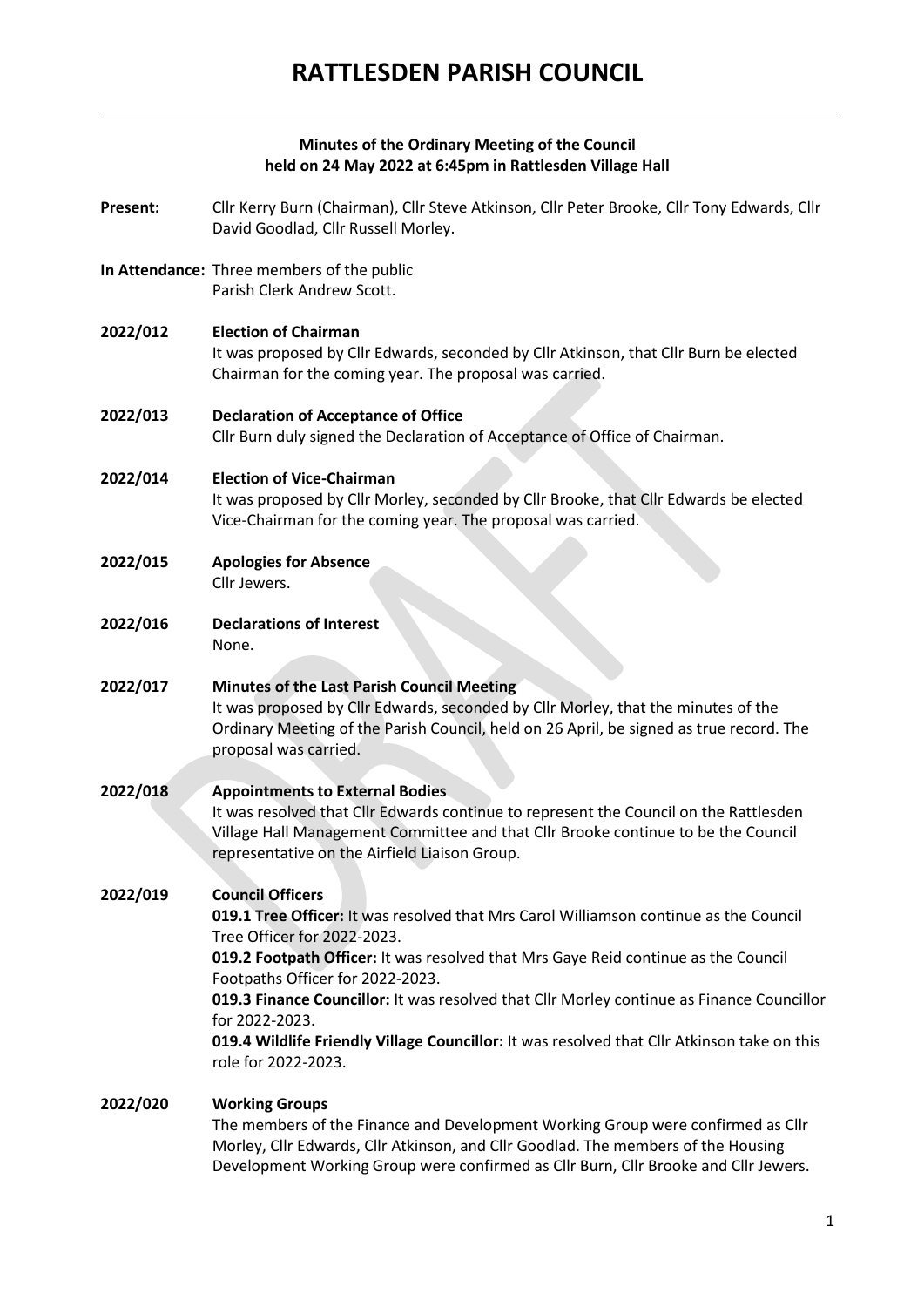# **2022/021 Public Comment and Questions on Agenda Items**

None.

### **2022/022 Planning**

**022.1 Applications:** DC/22/02237 Rattlesden Gliding Club. The Council had no objection. It was confirmed that the application was not for a second tow plane, and agreed that the situation would continue to be monitored through the Airport Liaison Group in view of the concerns felt by some residents.

**022.2 Applications considered by email due to consultation deadlines:** DC/22/02151 Aquilo, Poy Street Green, Erection of two storey rear extension; DC/22/02198 Bressummer Cottage, Poy Street Green, Erection of two storey side extension; DC/22/02344 Manor Cottage, Half Moon Street, Works to Trees in a Conservation Area - Fell 1No. Walnut Tree. The Council had no objections. **022.3 Decisions:** none notified.

## **2022/023 Finance**

**023.1 Financial Report:** The report to 3o April was received. It was noted that the TSB current account stood at £36,261 and the deposit account at £48,093, and it was agreed that the reconciliation be approved and duly signed**.**

**023.2 Payments Schedule:** The schedule of payments was approved, as follows:

| Reason                                                 | Payment   |
|--------------------------------------------------------|-----------|
|                                                        | £         |
| Salary (35 hours @ £11.97, Gross £418.95, Net £335.35) | 335.35    |
| Home working allowance (April, May @£26pm)             | 52.00     |
| <b>PAYE</b>                                            | 83.60     |
| Salary (25 hours $\omega$ £10.00)                      | 250.00    |
| <b>Grass cutting</b>                                   | 48.00     |
| Cemetery and village maintenance                       | 275.00    |
| Reimbursement - Queen's Green Canopy Plagues           | 309.98    |
|                                                        | £1,353.93 |
|                                                        |           |

## **2022/024 Councillor Code of Conduct**

It was agreed to adopt the Local Government Association Model Councillor Code of Conduct 2020.

## **2022/025 Matters to be Brought to the Attention of the Council**

It was noted that the title to the Community Land at Roman Rise, the site of the Jubilee Wood, was now registered to Rattlesden Parish Council at the Land Registry. A request for grant assistance had been received from Rattlesden Pre-School, and this would put on the June agenda. Cllr Goodlad reported that data downloaded from the speed indicator devices showed that they were effective in reducing average speeds. He agreed to produce a report that could be added to the village web site. The Jubilee Wood bench and the Queen's Canopy plaques were now fixed in place at Jubilee Wood. It was noted that there might be a need for ride grass cutting through the wood, and that this would be at the Council's expense. Cllr Brooke reported on events planned by Rattlesden Gliding Club. In response to other matters raised, the Clerk undertook to make enquiries